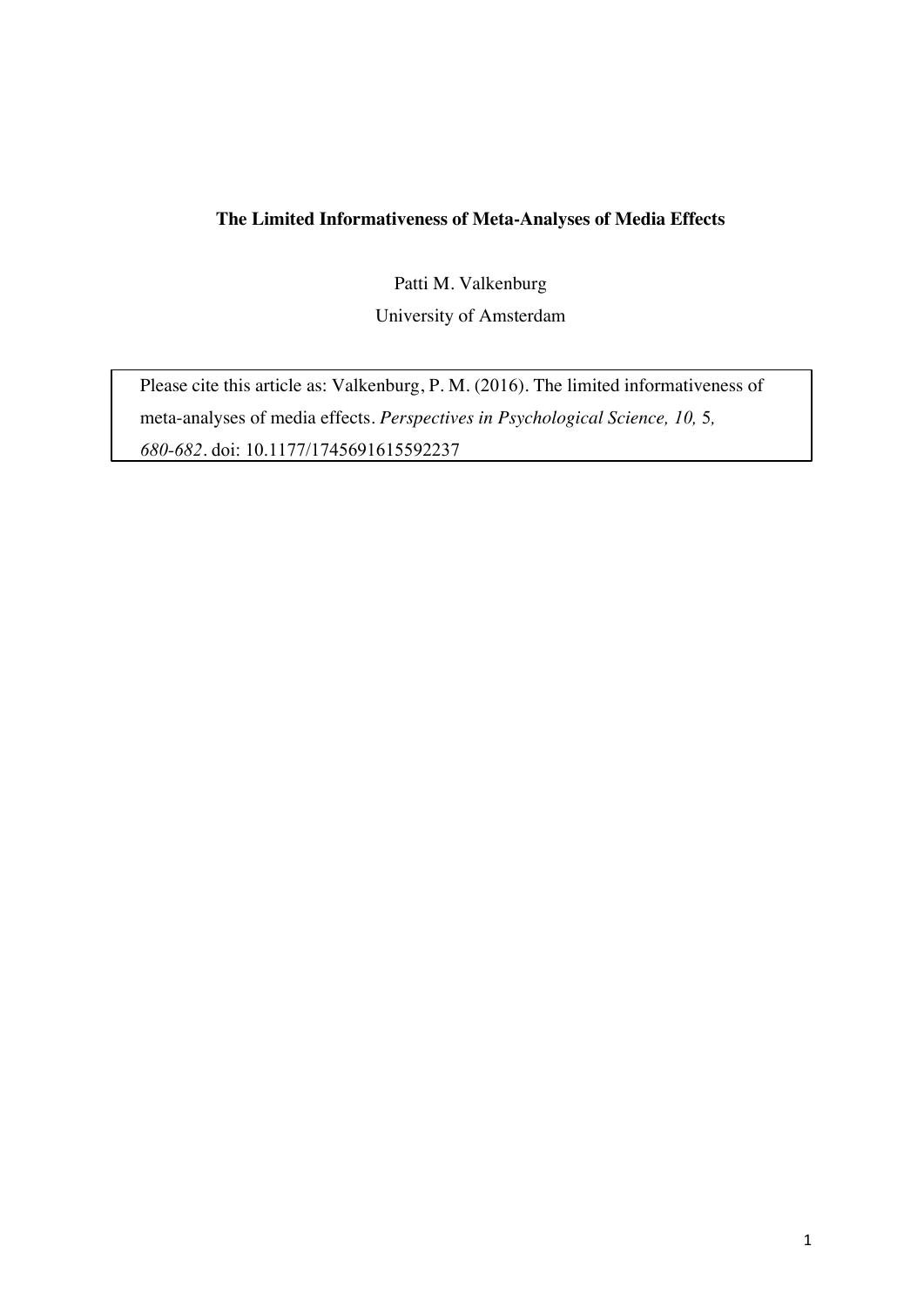#### **Abstract**

In this issue of PPS, Christopher Ferguson reports on a meta-analysis that examined the relationship between children's video game use and several outcome variables, including aggression and attention deficit symptoms. In this commentary, I compare Ferguson's nonsignificant effects sizes with earlier meta-analyses on the same topics that yielded larger, significant effect sizes. I argue that Ferguson's choice for *partial* effects sizes is unjustified on both methodological and theoretical grounds. Following this, I make a plea for a more constructive debate on the effects of violent video games on children and adolescents. Until now, this debate has been dominated by two camps with diametrically opposed views on the effects of violent media on children. However, even the earliest media effects studies tell us that children can react quite differently and sometimes even opposite to the same media content. Thus, if researchers truly want to understand how media affect children, rather than fight for the presence or absence of effects, they need to adopt a perspective that takes differential susceptibility to media effects more seriously.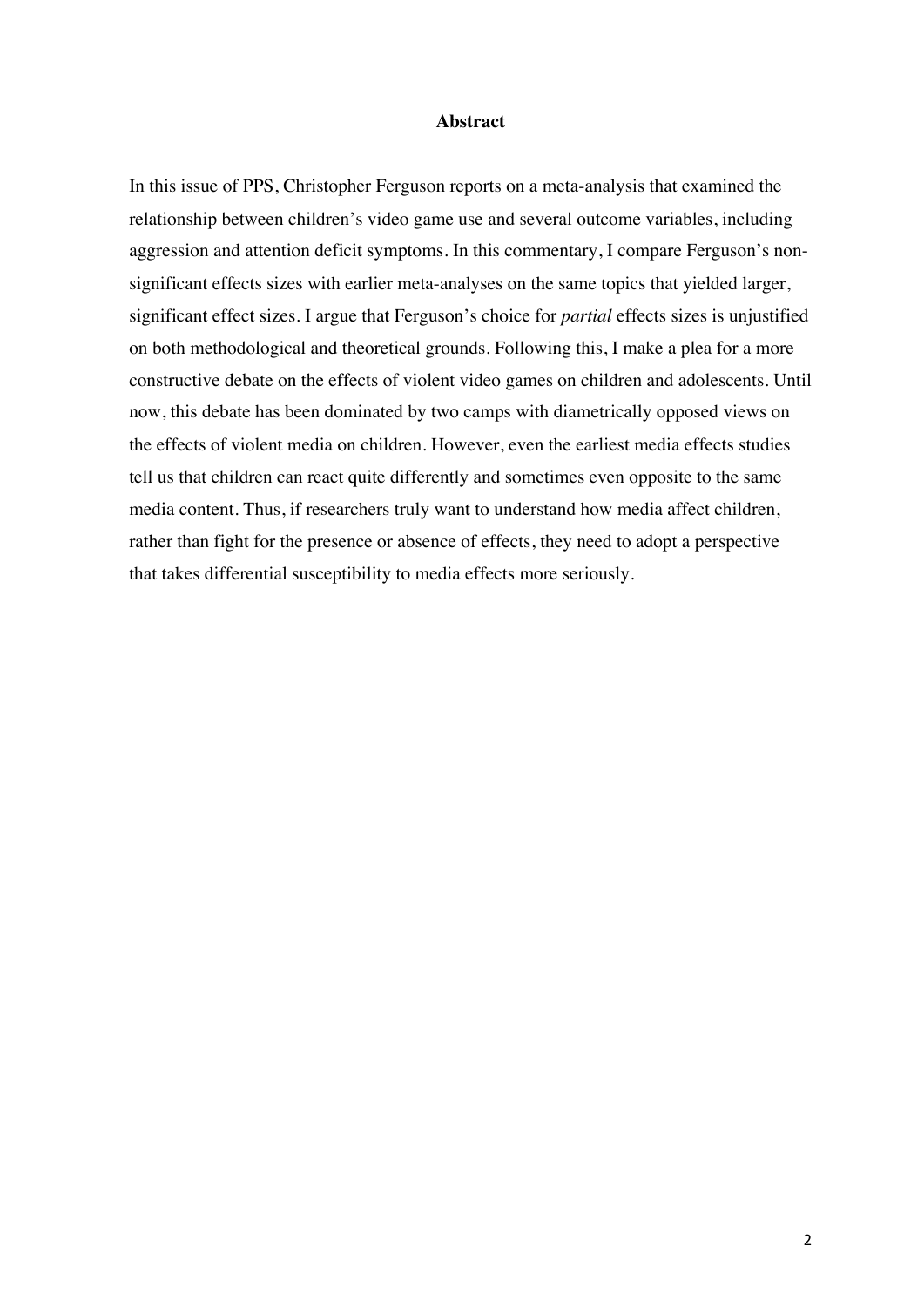## **The Limited Informativeness of Meta-Analyses of Media Effects**

*"That the movies exert an influence there can be no doubt. But it is our opinion that this influence is specific for a given child and a given movie. The same picture may influence different children in distinctly opposite directions. Thus in a general survey such as we have made, the net effect appears small."*

W.W. Charters (1933, p. 16).

This 1933 quote reflects one of the main conclusions of the well-known Payne Fund studies, the first empirical studies on the effects of media use (motion pictures) on youth. Through twelve triangulated studies, the Payne Fund researchers confirmed that children differ greatly in their susceptibility to media effects. At that time, the Payne Fund conclusion was quite remarkable. Behaviorism was the dominant school of thought and individual differences in responses to environmental cues were typically ignored in the social and behavioral sciences. In the decades that followed, several other landmark studies yielded findings in line with the Payne Fund Studies. For example, in 1961 Schramm, Lyle and Parker found that: "For *some* children under *some* conditions *some* television is harmful. For *other* children under the same conditions or for the same children under *other* conditions it may be beneficial. For *most*  children under *most* conditions, *most* television is probably neither particularly harmful nor particularly beneficial." (p. 3).

Since these early studies, researchers have continued to evaluate the extent to which media affect their users. This growing body of research has resulted in an upsurge in metaanalyses on the effects of different types of media (television, movies, computer games, advertising, etc.). This increase in meta-analyses is important for the field of media effects, as they help us integrate the findings in this vastly growing literature. Unfortunately, however, meta-analyses can suffer from the same shortcomings as the empirical studies that are included within them.

#### **Shortcomings of Meta-Analyses**

Meta-analyses may suffer from at least two shortcomings. First they are only as good as the studies that they attempt to integrate, and they are not (or hardly) able to compensate for omissions in the empirical literature. If, for example, the empirical studies included in the meta-analysis fail to include dispositional (e.g., temperament), developmental, or social (e.g.,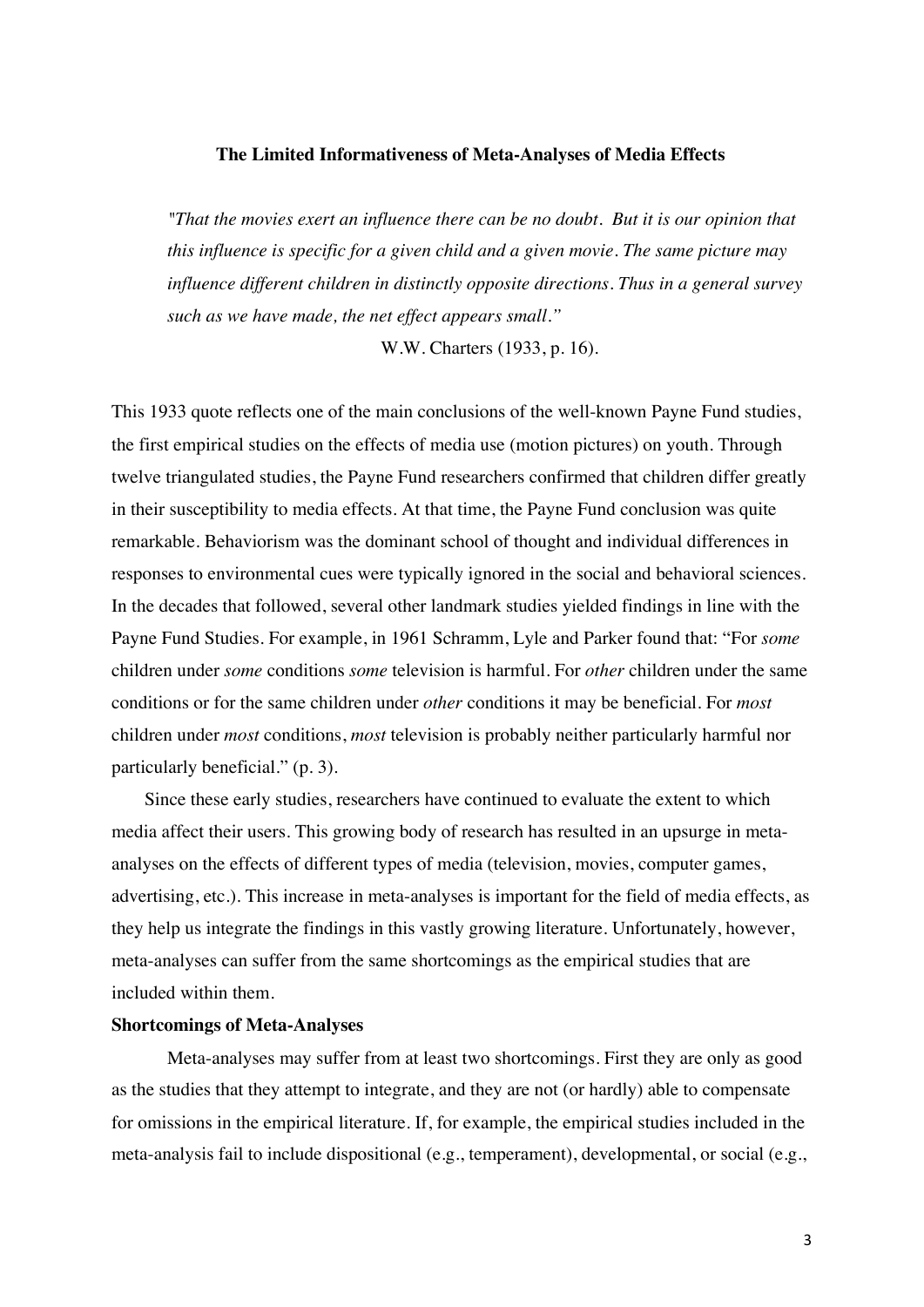family environment) factors known to interact with media effects, meta-analyses based on these studies cannot make up for these omissions. Second, just like empirical studies, metaanalytic results are prone to the subjective choices and emphases of the researchers. Let me illustrate this point by comparing the part of Ferguson's meta-analysis on computer games and attention deficit symptoms with our meta-analysis on the same topic that was recently published (Nikkelen, Valkenburg, Huizinga, & Bushman, 2014).

#### **Comparing Results from Two Similar Meta-analyses**

Ferguson's meta-analysis yielded a zero-order correlation of *r* = .10 between playing computer games and attention deficit symptoms. Although his meta-analysis is based on fewer studies than ours, Ferguson's zero-order relationship does not diverge much from ours  $(r = .12)$ . The main difference between the two meta-analyses is that Ferguson strongly emphasized (in abstract and text) the *partial* correlation of *r* = .03 between media use and attention deficit symptoms, whereas ours reported the zero-order correlation. Ferguson's partial correlation is based on six studies that together included a hodgepodge of control variables. In our study, we presented the raw correlations, because to the best of my knowledge, the CMA software (which both of us used) is not supposed to be used to metaanalyze partial correlations.

However, there are also theoretical reasons for our choice to present raw correlations. Although several empirical studies on the relationship between media use and attention deficit symptoms have controlled for variables such as gender, age, and parenting, doing so may easily obscure the relationship between media use and attention deficit problems. For example, while Ferguson's meta-analysis showed that controlling for such variables indeed lowered the statistical relationship between media use and attention deficit problems (from *r* = .10 to *r* = .03), our meta-analysis (in which we treated gender as a moderator instead of a control) showed that the relationship between media use and attention deficit problems is stronger for boys than for girls (Nikkelen et al., 2014). Other recent research similarly has shown that boys, younger children, and children in violent families are more susceptible to violent media than their counterparts (Fikkers et al., 2013), which further points to the need to treat such individual-difference variables as moderators rather than controls.

#### **Typical Effects Sizes in Media Effects Research**

What strikes me most in Ferguson's publication is his seeming determination to 'prove' that computer games do not have any effects. This is not only the case in this publication but in his other publications as well. Ferguson (and coauthors) consistently reports lower effect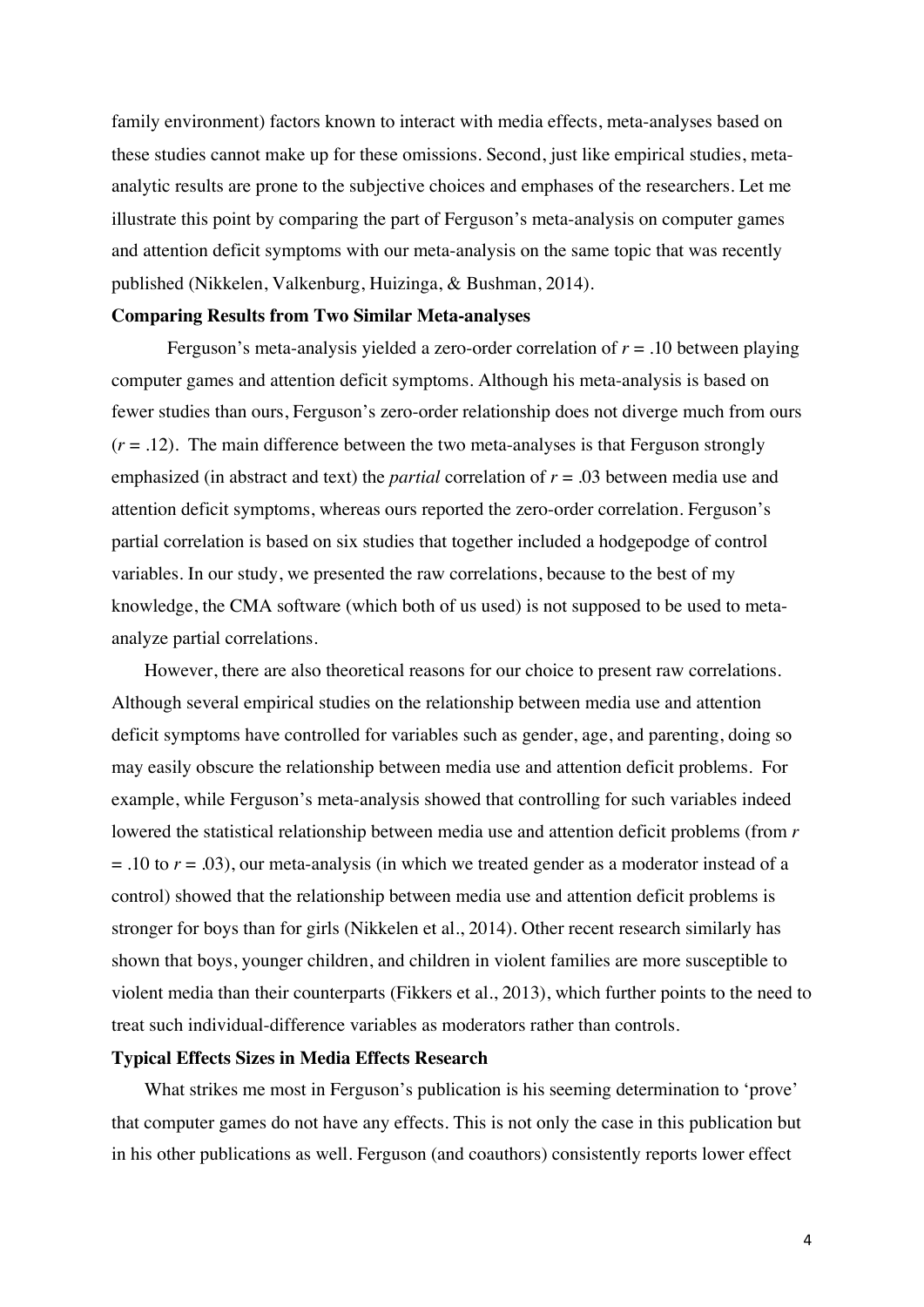sizes in their meta-analyses than other research groups. My observation has recently been confirmed in a meta-analysis by Greitemeyer and Mügge (2014) in which the authors showed that the meta-analytic effect sizes of Ferguson and colleagues are significantly lower than those found in other meta-analyses on the effects of media violence.

Meta-analyses of media effects typically yield small to modest effects sizes between  $r =$ .10 and *r* = .20 (with some outliers in two directions; see Valkenburg & Peter, 2013b, for a review). These effects sizes generally do not differ from the effect sizes that are found in many other academic disciplines. For example, meta-analyses on the effects of parenting strategies typically also yield only modest effect sizes (Valkenburg & Peter, 2013b). However, unlike other academic disciplines, in the media-effects discipline (particularly in research of media violence effects), the *interpretation* of results seems to vary widely. Some researchers, like Ferguson, consider statistically small media effects as unimportant or negligible. Other researchers, including myself, believe that we have to take such effects seriously. Small statistical effects may imply individual differences in susceptibility to these effects. For example, most children are probably not or hardly influenced by media violence. But a small minority might be especially vulnerable to such effects. For these children, exposure to media violence may have intense and long-lasting consequences (Pearce & Field, in press).

## **A Plea for a More Constructive Debate**

What concerns me about the debate between Ferguson and other American mediaviolence researchers is the tone and the ad hominem arguments that they use. Criticisms and arguments are at the core of academia, and the best researchers are usually those who are sensitive to criticisms. However, the debate between these researchers is far beyond a constructive academic debate. It hinders, rather than promotes, the progress of our field. Each of the two 'camps' keep repeating their arguments, and come up with new 'proof' to support their stance and settle the dispute. What they fail to recognize is that both extremes of the debate are untenable. In fact, the notion of conditional media effects—that effects do not equally hold for all children—is now so common that it has become one of the most important paradigms of modern media effects research (Valkenburg & Peter, 2013a).

Meta-analyses that yield small to moderate statistical effects sizes are of course informative, but not informative enough, at least when these effect sizes are based on large and heterogeneous groups of children. In such groups, effect sizes may be diluted across too many different children, who can, as observed more than 80 years ago in the Payne Fund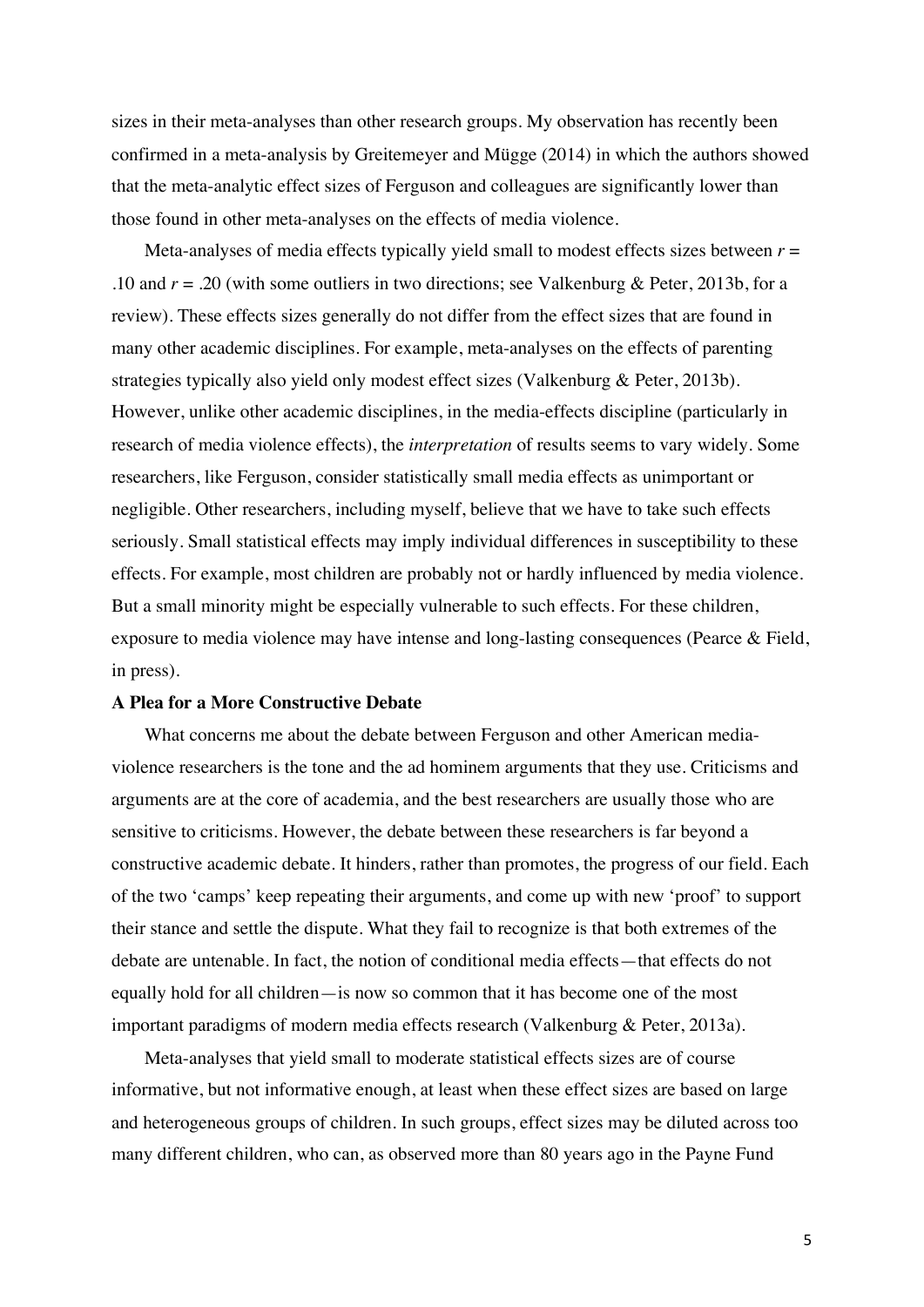studies, react to media content in very distinct ways. In my view, there are many more important questions to answer in the field of media effects. For example, which children are particularly susceptible to negative media effects? And why are most children not or hardly susceptible? Is this due to temperament, to a more protective social environment, or to both? And, are the children who are vulnerable to negative effects of media also more susceptible to positive media effects?

Personalized or differential susceptibility approaches are gaining prominence in ever more academic disciplines. In the medical sciences, personalized medicine is rapidly gaining importance. In the classroom, personalized learning has received renewed attention due to the rapid developments in communication technology. In developmental psychology, the dandelion-orchid hypothesis takes root, which states that the majority of children are like dandelions that thrive in both positive and negative environments. A small group of children are like orchids; they need an encouraging environment, and if they lack such an environment, they wilt or fade (Boyce & Ellis, 2005; Piotrowski & Valkenburg, in press).

Our differential susceptibility model of media effects (Valkenburg & Peter, 2013a) argues that children - in part - shape their own media effects, for better and for worse. Media effects are the result of a complex and intertwined set of dispositional, developmental, and social influences. If we truly want to understand which children are susceptible to certain media effects, and equally important, which children are not, the field of media effects needs to move away from treating meta-analytic work amongst heterogeneous groups as the gold standard and instead privilege more nuanced approaches, which recognize the criticality of individual differences in susceptibility to media effects.